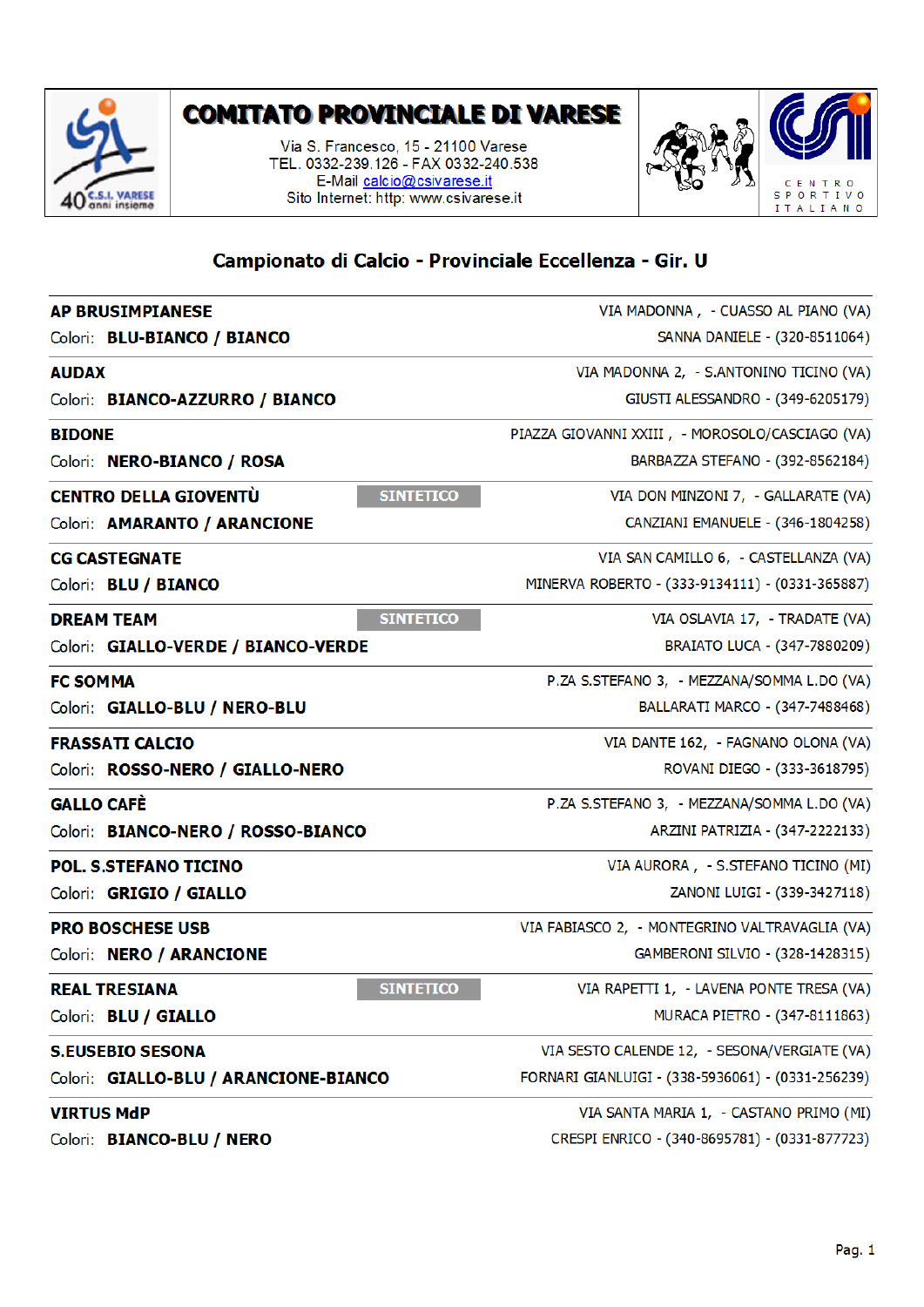|          | 20/09/2015                  |           |                                             | Giornata n. 1                 |                        | 20/12/2015 |            |
|----------|-----------------------------|-----------|---------------------------------------------|-------------------------------|------------------------|------------|------------|
| 1        |                             |           | DOM 14.30 PRO BOSCHESE USB                  | <b>AUDAX</b>                  | 21.00 VEN              |            | 92         |
| 2        | <b>VEN</b>                  |           | 21.00 BIDONE                                | <b>CG CASTEGNATE</b>          | 11.00 DOM              |            | 93         |
| 3        | <b>SAB</b>                  |           | 15.30 FRASSATI CALCIO                       | GALLO CAFÈ                    | 15.00 SAB              |            | 94         |
| 4        | <b>SAB</b>                  |           | 15.00 FC SOMMA                              | AP BRUSIMPIANESE              | 11.00 DOM              |            | 95         |
| 5        |                             | DOM 17.00 | <b>REAL TRESIANA</b>                        | POL. S.STEFANO TICINO         | 15.30 SAB              |            | 96         |
| 6        | <b>SAB</b>                  |           | 15.30 VIRTUS MdP                            | S.EUSEBIO SESONA              | 15.00 SAB              |            | 97         |
| 7        | <b>SAB</b>                  |           | 15.30 DREAM TEAM                            | CENTRO DELLA GIOVENTU         | 18.00 SAB              |            | 98         |
|          | 27/09/2015                  |           |                                             | Giornata n. 2                 |                        | 17/01/2016 |            |
| 8        | <b>SAB</b>                  |           | 15.00 S.EUSEBIO SESONA                      | <b>DREAM TEAM</b>             | 15.30 SAB              |            | 99         |
| 9        | <b>SAB</b>                  |           | 15.30 POL. S.STEFANO TICINO                 | <b>VIRTUS MdP</b>             | 15.30 SAB              |            | 100        |
| 10       |                             | DOM 11.00 | AP BRUSIMPIANESE                            | <b>REAL TRESIANA</b>          | 16.00 DOM              |            | 101        |
| 11       | <b>SAB</b>                  |           | 15.00 GALLO CAFÈ                            | FC SOMMA                      | 15.00 SAB              |            | 102        |
| 12       | <b>SAB</b>                  | 15.30     | FRASSATI CALCIO                             | <b>CG CASTEGNATE</b>          | 11.00 DOM              |            | 103        |
| 13       | <b>VEN</b>                  | 21.00     | <b>BIDONE</b>                               | <b>AUDAX</b>                  | 21.00 VEN              |            | 104        |
| 14       | <b>SAB</b>                  |           | 18.00 CENTRO DELLA GIOVENTÙ                 | PRO BOSCHESE USB              | 14.30 DOM              |            | 105        |
|          | 04/10/2015                  |           |                                             | Giornata n. 3                 |                        | 24/01/2016 |            |
| 15       | <b>VEN</b>                  | 21.00     | <b>BIDONE</b>                               | PRO BOSCHESE USB              | 14.30 DOM              |            | 106        |
| 16<br>17 | <b>SAB</b>                  |           | 15.30 FRASSATI CALCIO<br>SAB 15.00 FC SOMMA | <b>AUDAX</b><br>CG CASTEGNATE | 21.00 VEN              |            | 107        |
| 18       |                             |           | DOM 17.00 REAL TRESIANA                     | GALLO CAFÈ                    | 11.00 DOM<br>15.00 SAB |            | 108<br>109 |
| 19       |                             |           | SAB 15.30 VIRTUS MdP                        | AP BRUSIMPIANESE              | 11.00 DOM              |            | 110        |
| 20       |                             |           | SAB 15.30 DREAM TEAM                        | POL. S.STEFANO TICINO         | 15.30 SAB              |            | 111        |
| 21       |                             |           | DOM 15.00 S.EUSEBIO SESONA                  | CENTRO DELLA GIOVENTÙ         | 18.00 SAB              |            | 112        |
|          | 11/10/2015                  |           |                                             | Giornata n. 4                 |                        | 31/01/2016 |            |
| 22       |                             |           | SAB 15.30 POL. S.STEFANO TICINO             | S.EUSEBIO SESONA              | 15.00 SAB              |            | 113        |
| 23       |                             |           | DOM 11.00 AP BRUSIMPIANESE                  | <b>DREAM TEAM</b>             | 15.30 SAB              |            | 114        |
| 24       |                             |           | SAB 15.00 GALLO CAFÈ                        | <b>VIRTUS MdP</b>             | 15.30 SAB              |            | 115        |
| 25       |                             |           | DOM 11.00 CG CASTEGNATE                     | <b>REAL TRESIANA</b>          | 16.15 DOM              |            | 116        |
| 26       |                             |           | VEN 21.00 AUDAX                             | FC SOMMA                      | 15.00 SAB              |            | 117        |
| 27       |                             |           | DOM 14.30 PRO BOSCHESE USB                  | FRASSATI CALCIO               | 15.30 SAB              |            | 118        |
| 28       |                             |           | VEN 21.00 BIDONE                            | CENTRO DELLA GIOVENTÙ         | 18.00 SAB              |            | 119        |
|          | Giornata n. 5<br>18/10/2015 |           |                                             | 07/02/2016                    |                        |            |            |
| 29       |                             |           | SAB 15.30 FRASSATI CALCIO                   | <b>BIDONE</b>                 | 21.00 VEN              |            | 120        |
| 30       |                             |           | SAB 15.00 FC SOMMA                          | PRO BOSCHESE USB              | 14.30 DOM              |            | 121        |
| 31       |                             |           | DOM 17.00 REAL TRESIANA                     | <b>AUDAX</b>                  | 21.00 VEN              |            | 122        |
| 32       | <b>SAB</b>                  |           | 15.30 VIRTUS MdP                            | <b>CG CASTEGNATE</b>          | 11.00 DOM              |            | 123        |
| 33       | <b>SAB</b><br><b>SAB</b>    |           | 15.30 DREAM TEAM                            | GALLO CAFÈ                    | 15.00 SAB              |            | 124        |
| 34       |                             |           | 15.00 S.EUSEBIO SESONA                      | AP BRUSIMPIANESE              | 11.00 DOM              |            | 125        |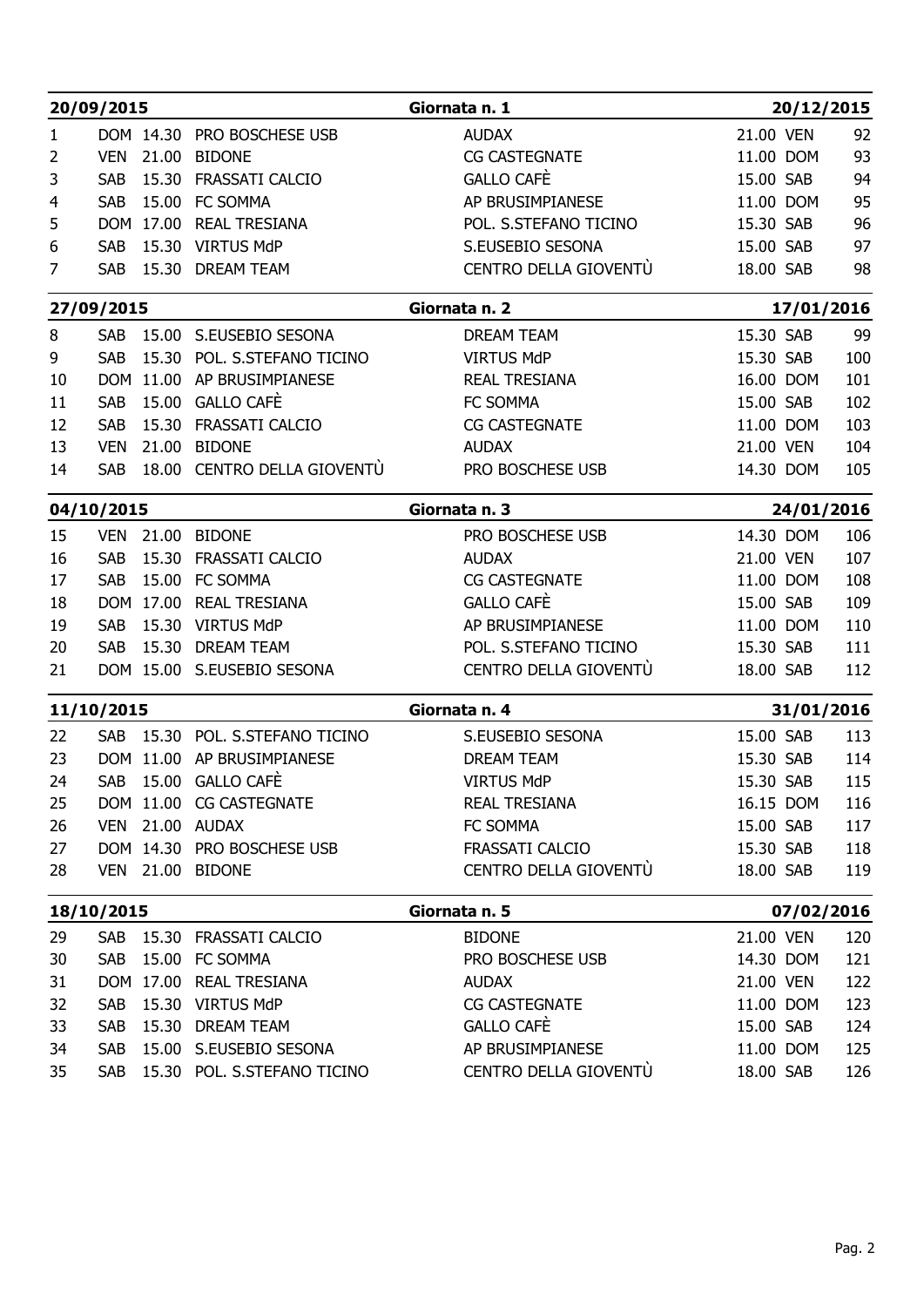|          | 25/10/2015                   |                             |                                                    | Giornata n. 6                                    | 21/02/2016             |            |
|----------|------------------------------|-----------------------------|----------------------------------------------------|--------------------------------------------------|------------------------|------------|
| 36       |                              |                             | DOM 11.00 AP BRUSIMPIANESE                         | POL. S.STEFANO TICINO                            | 15.30 SAB              | 127        |
| 37       | <b>SAB</b>                   |                             | 15.00 GALLO CAFÈ                                   | S.EUSEBIO SESONA                                 | 15.00 SAB              | 128        |
| 38       |                              | DOM 11.00                   | <b>CG CASTEGNATE</b>                               | <b>DREAM TEAM</b>                                | 15.30 SAB              | 129        |
| 39       | <b>VEN</b>                   |                             | 21.00 AUDAX                                        | <b>VIRTUS MdP</b>                                | 15.30 SAB              | 130        |
| 40       |                              |                             | DOM 14.30 PRO BOSCHESE USB                         | <b>REAL TRESIANA</b>                             | 16.15 DOM              | 131        |
| 41       | <b>VEN</b>                   |                             | 21.00 BIDONE                                       | FC SOMMA                                         | 15.00 SAB              | 132        |
| 42       | <b>SAB</b>                   |                             | 18.00 CENTRO DELLA GIOVENTU                        | FRASSATI CALCIO                                  | 15.30 SAB              | 133        |
|          |                              | 01/11/2015<br>Giornata n. 7 |                                                    | 28/02/2016                                       |                        |            |
| 43       | <b>SAB</b>                   |                             | 15.00 FC SOMMA                                     | FRASSATI CALCIO                                  | 15.30 SAB              | 134        |
| 44       |                              | DOM 17.00                   | <b>REAL TRESIANA</b>                               | <b>BIDONE</b>                                    | 21.00 VEN              | 135        |
| 45       | <b>SAB</b>                   |                             | 15.30 VIRTUS MdP                                   | PRO BOSCHESE USB                                 | 14.30 DOM              | 136        |
| 46       | <b>SAB</b>                   | 15.30                       | <b>DREAM TEAM</b>                                  | <b>AUDAX</b>                                     | 21.00 VEN              | 137        |
| 47       | <b>SAB</b>                   |                             | 15.00 S.EUSEBIO SESONA                             | <b>CG CASTEGNATE</b>                             | 11.00 DOM              | 138        |
| 48       | <b>SAB</b>                   |                             | 15.30 POL. S.STEFANO TICINO                        | GALLO CAFÈ                                       | 15.00 SAB              | 139        |
| 49       |                              |                             | DOM 11.00 AP BRUSIMPIANESE                         | CENTRO DELLA GIOVENTÙ                            | 18.00 SAB              | 140        |
|          | 08/11/2015                   |                             |                                                    | Giornata n. 8                                    | 06/03/2016             |            |
| 50       | <b>SAB</b>                   |                             | 15.00 GALLO CAFE                                   | AP BRUSIMPIANESE                                 | 11.00 DOM              | 141        |
| 51<br>52 |                              |                             | DOM 11.00 CG CASTEGNATE<br>SAB 14.30 AUDAX         | POL. S.STEFANO TICINO<br>S.EUSEBIO SESONA        | 15.30 SAB<br>15.00 SAB | 142<br>143 |
| 53       |                              |                             | DOM 14.30 PRO BOSCHESE USB                         | DREAM TEAM                                       | 15.30 SAB              | 144        |
| 54       |                              |                             | VEN 21.00 BIDONE                                   | <b>VIRTUS MdP</b>                                | 15.30 SAB              | 145        |
| 55       |                              |                             | SAB 15.30 FRASSATI CALCIO                          | <b>REAL TRESIANA</b>                             | 17.00 DOM              | 146        |
| 56       |                              |                             | SAB 18.00 CENTRO DELLA GIOVENTÙ                    | FC SOMMA                                         | 15.00 SAB              | 147        |
|          | 15/11/2015                   |                             |                                                    | Giornata n. 9 <u>___________________________</u> | 13/03/2016             |            |
| 57       |                              |                             | DOM 17.00 REAL TRESIANA                            | FC SOMMA                                         | 15.00 SAB              | 148        |
| 58       |                              |                             | SAB 15.30 VIRTUS MdP                               | FRASSATI CALCIO                                  | 15.30 SAB              | 149        |
| 59       |                              |                             | SAB 15.30 DREAM TEAM                               | <b>BIDONE</b>                                    | 21.00 VEN              | 150        |
| 60       | <b>SAB</b>                   |                             | 15.00 S.EUSEBIO SESONA                             | PRO BOSCHESE USB                                 | 14.30 DOM              | 151        |
| 61       |                              |                             | SAB 15.30 POL. S.STEFANO TICINO                    | AUDAX                                            | 21.00 VEN              | 152        |
| 62       |                              |                             | DOM 11.00 AP BRUSIMPIANESE<br>SAB 15.00 GALLO CAFE | CG CASTEGNATE<br>CENTRO DELLA GIOVENTÙ           | 11.00 DOM              | 153        |
| 63       |                              |                             |                                                    |                                                  | 18.00 SAB              | 154        |
|          | 22/11/2015<br>Giornata n. 10 |                             | 20/03/2016                                         |                                                  |                        |            |
| 64       |                              |                             | DOM 11.00 CG CASTEGNATE                            | <b>GALLO CAFÈ</b>                                | 15.00 SAB              | 155        |
| 65       |                              |                             | VEN 21.00 AUDAX<br>DOM 14.30 PRO BOSCHESE USB      | AP BRUSIMPIANESE<br>POL. S.STEFANO TICINO        | 11.00 DOM              | 156<br>157 |
| 66<br>67 |                              |                             | VEN 21.00 BIDONE                                   | S.EUSEBIO SESONA                                 | 15.30 SAB<br>15.00 SAB | 158        |
| 68       | <b>SAB</b>                   |                             | 15.30 FRASSATI CALCIO                              | DREAM TEAM                                       | 15.30 SAB              | 159        |
| 69       | <b>SAB</b>                   |                             | 15.00 FC SOMMA                                     | <b>VIRTUS MdP</b>                                | 15.30 SAB              | 160        |
| 70       | <b>SAB</b>                   |                             | 18.00 CENTRO DELLA GIOVENTÙ                        | <b>REAL TRESIANA</b>                             | 17.00 DOM              | 161        |